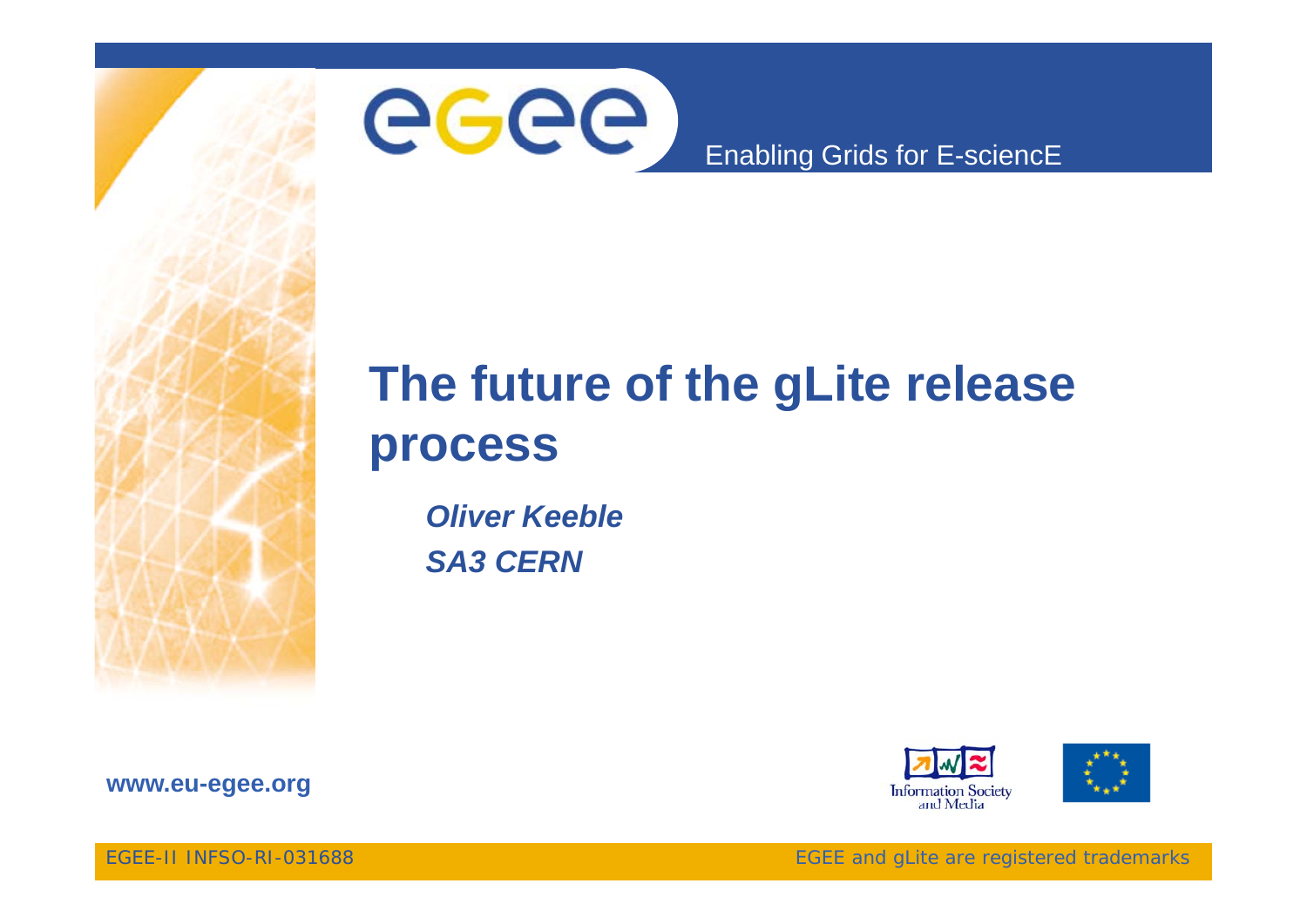

- $\bullet$  **A 'gLite release' is something we do every week.**
	- There are no more 'big bangs'

- Process operates on patches
	- **gLite 3.1 services are being introduced gradually**
- Updates are released to PPS and production
	- **Typically including up to 5 patches**
- Currently maintaining 2 releases
	- gLite 3.0 == SL3 == VDT 1.2
	- gLite  $3.1$  == SL4 == VDT  $1.6$  + ETICS build system
- New gLite 3.1 services are being handled using as much of the existing process as possible
	- Addition of a 'preparation' phase before the formal process
	- **Then the result is plugged into the process like any patch**
	- Almost done!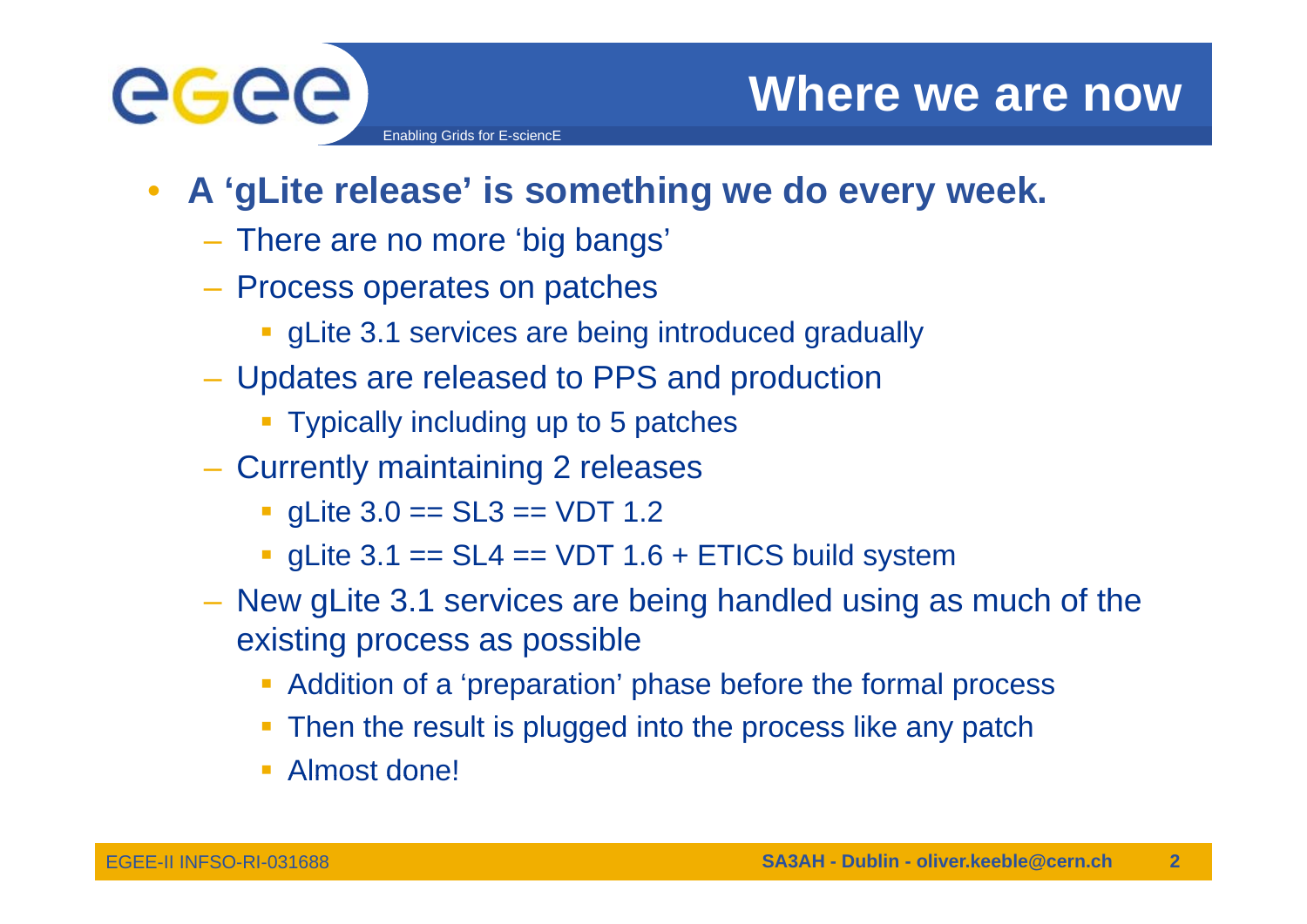

# **Component based process**

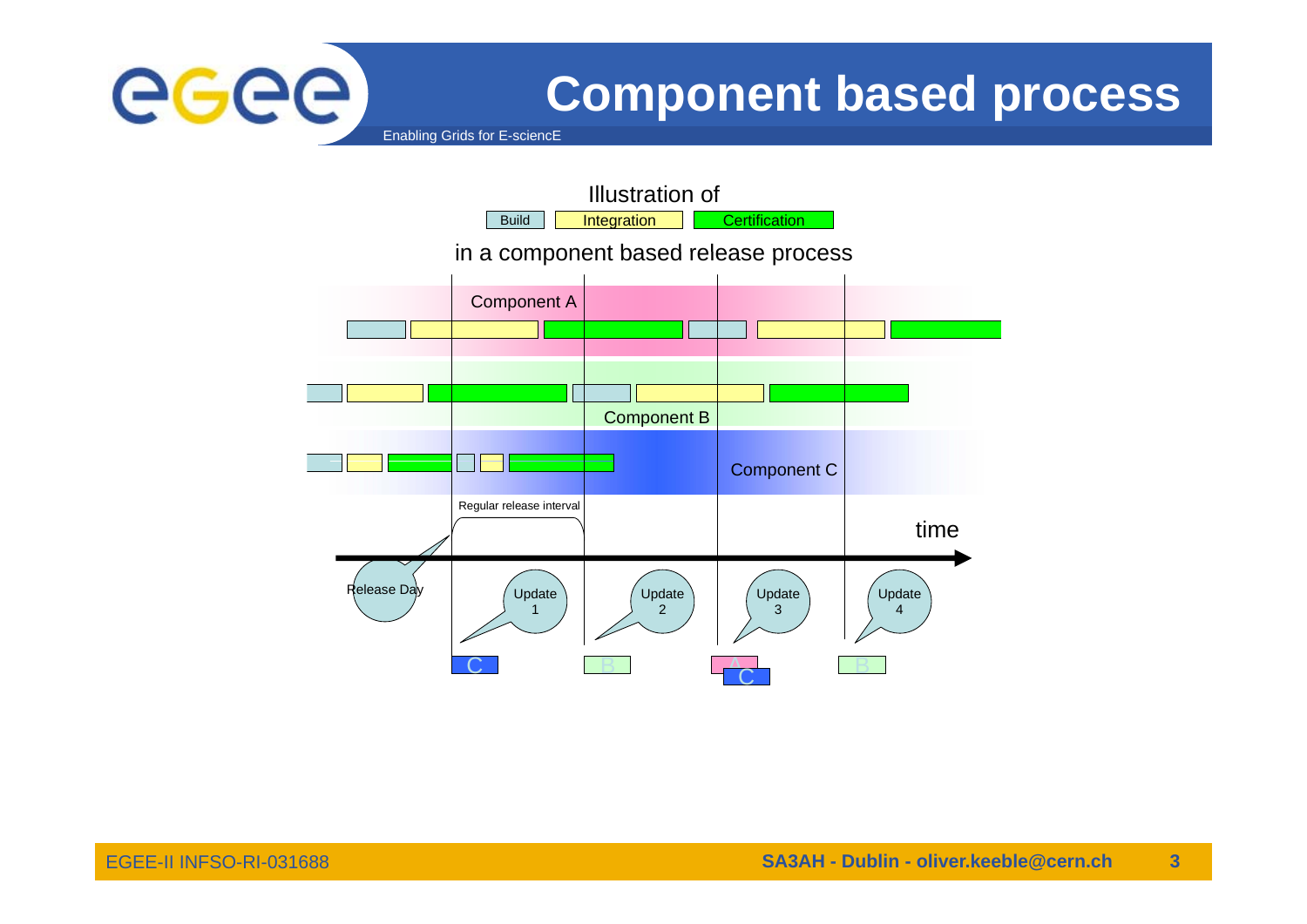

## • **Service Introduction**

- $\bullet$ **Platforms**
- •**ETICS**
- $\bullet$ **Patches & Savannah**
- $\bullet$ **Timetabling**
- $\bullet$ **Release mechanisms**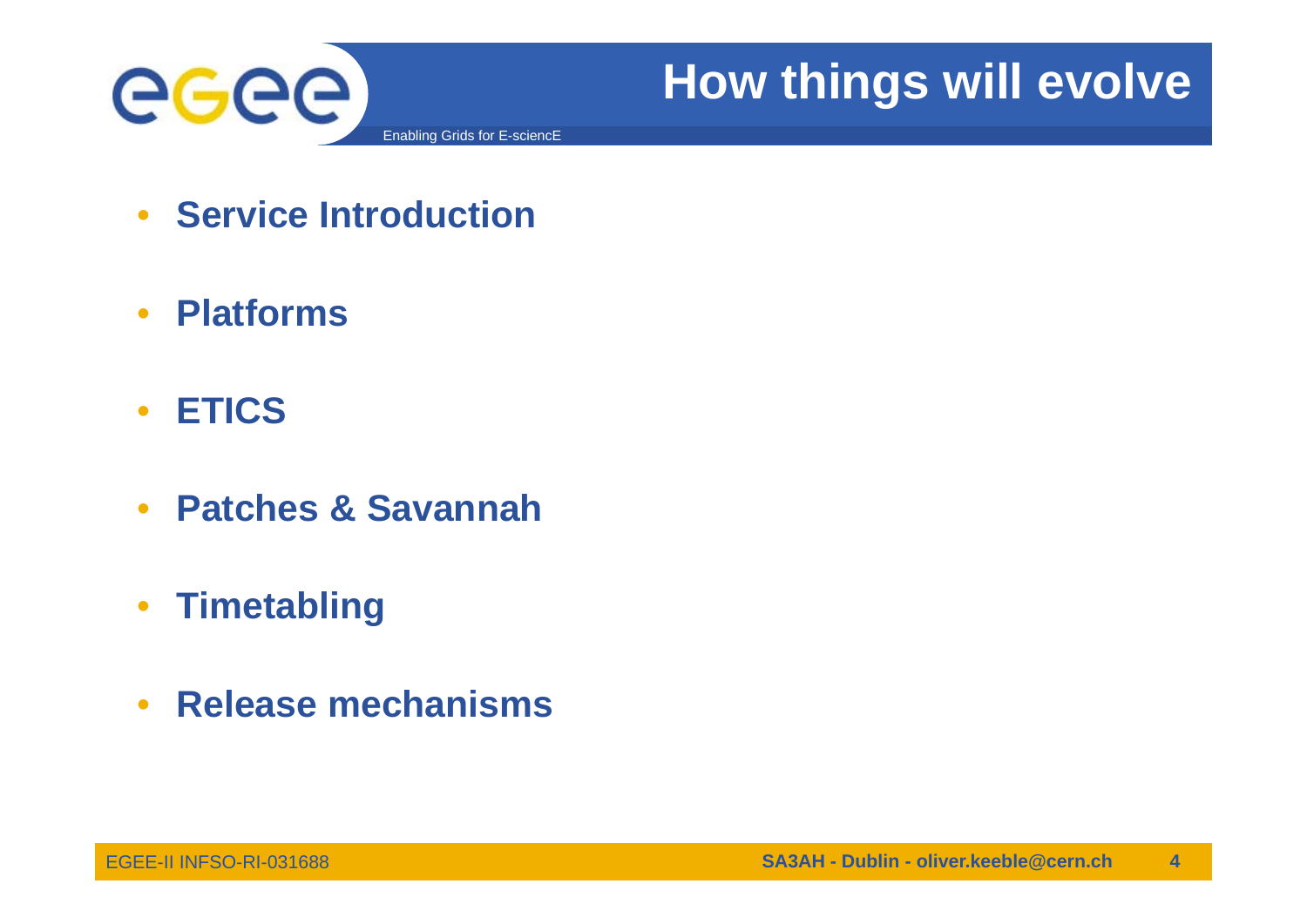

- GGGG Enabling Grids for E-sciencE
	- $\bullet$  **Service introduction**
		- Certification is the **end** of the process
		- Certification begins after meeting acceptance criteria
	- **Service preparation can involve** 
		- Experimental services
		- "Incubation"
			- **eg the UCY/AMGA experience**
		- PPS
			- **TROTJPWG**
		- Separation of certification and testing
			- **Clusters of competence**
	- **We now have Hydra**
	- $\bullet$ **... and new platforms and**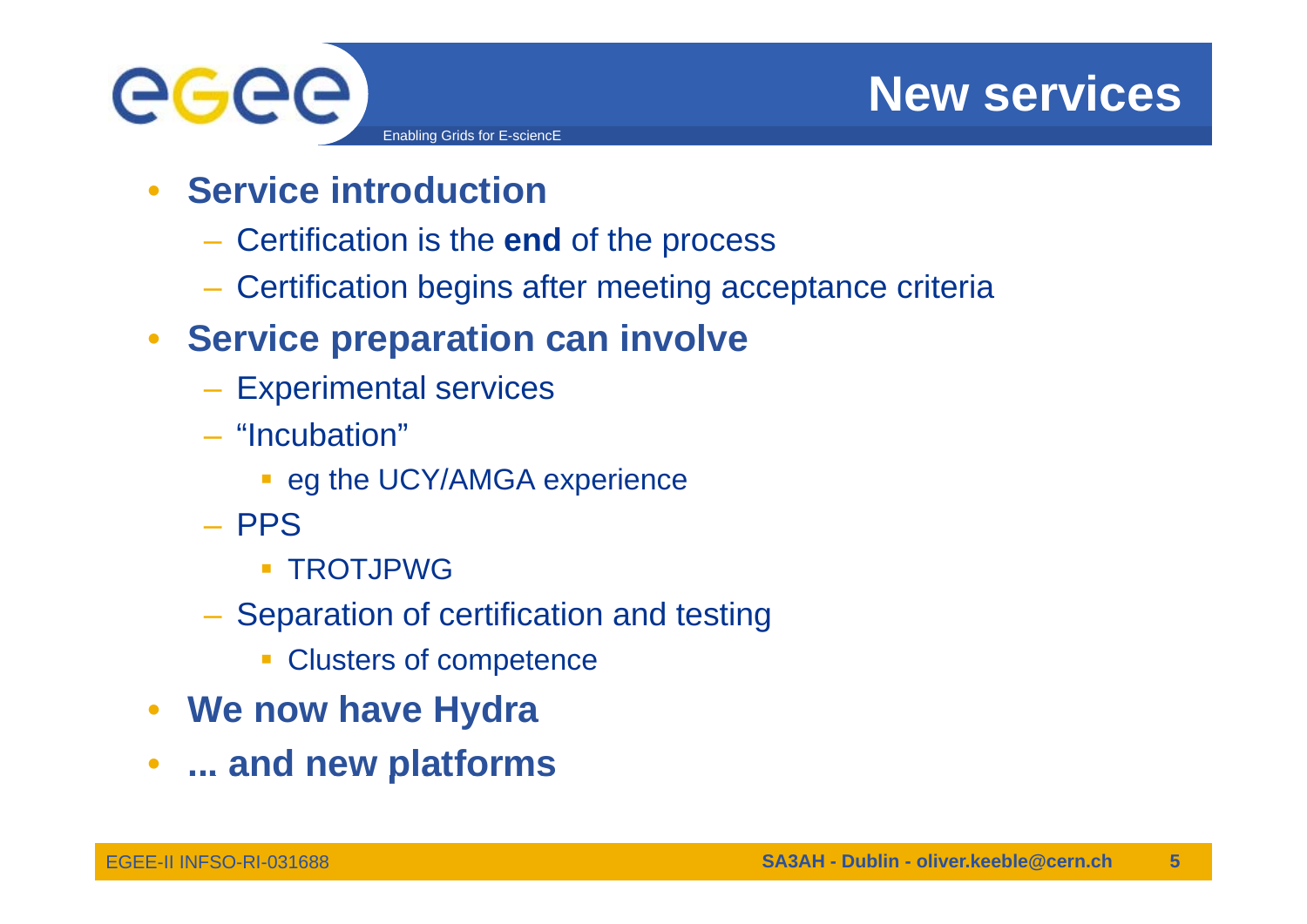# **Platforms**



- • **More platforms**
	- Debian, 64 bit SL4
	- SL5 (=gLite3.2??)
	- the 'extended platform'
		- **python 2.5**
		- **gcc 4.1**
- $\bullet$  **Porting and the release tools**
	- Some tools are based on rpm/yum
- $\bullet$  **Process**
	- alignment of various platforms
	- $-$  management of the overheads  $-$  one change  $\rightarrow$  4 patches?
- $\bullet$  **metapackages and groups**
	- 64bt WN
- •**glite-version and metapackages**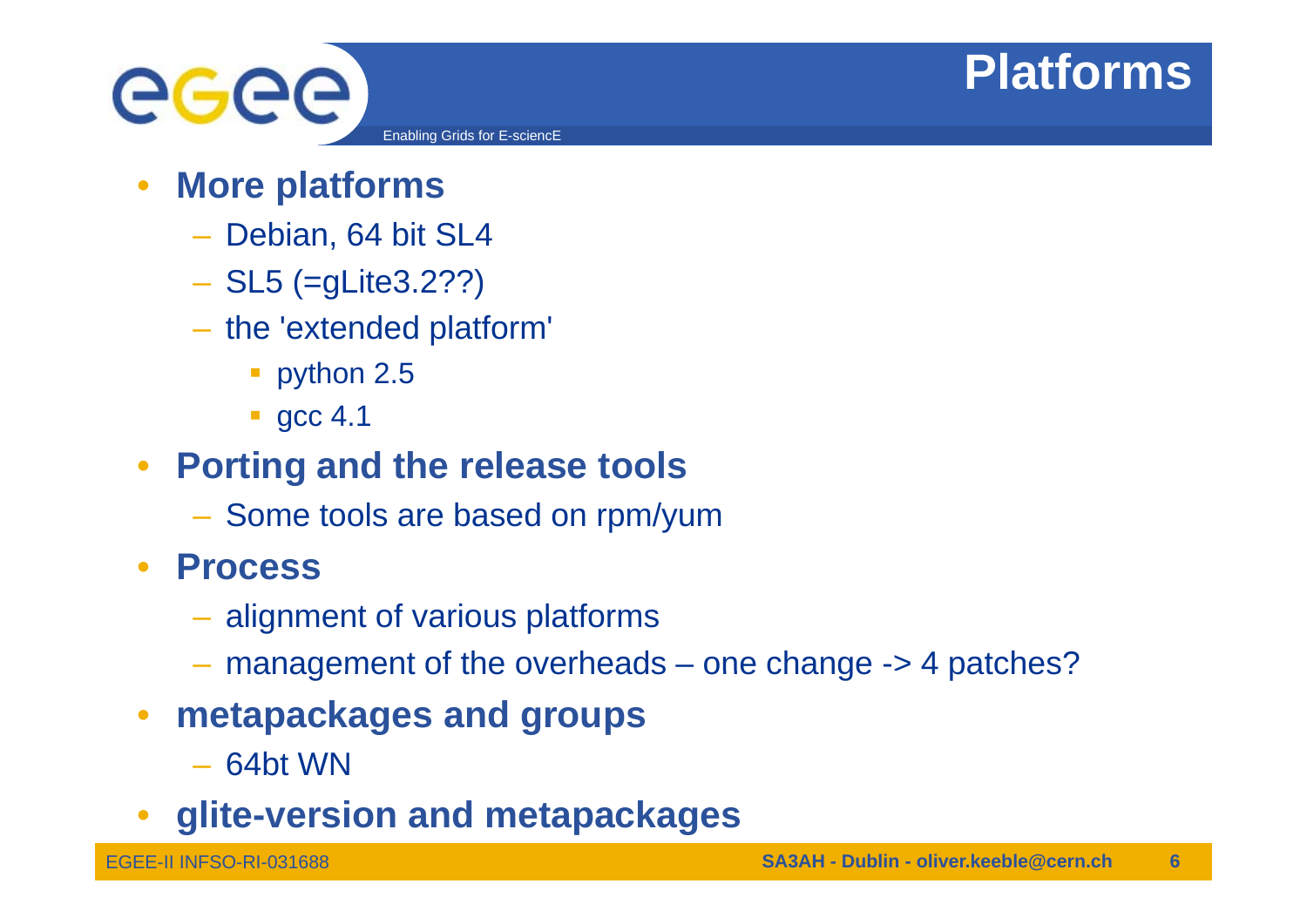



- • **Source (or nosrc) rpms**
	- Produced by ETICS
		- currently there is an infrequent 'source build'
	- What about as input to the process?
	- These do not actually have to be buildable
- $\bullet$  **Signed rpms**
	- build or certify time?
- •**Regression / deployment tests**
- $\bullet$  **O b ild d fi iti i tl f i Our build definition is currently very confusing**
	- Some packages in the release are not there
	- Some packages there are not in the release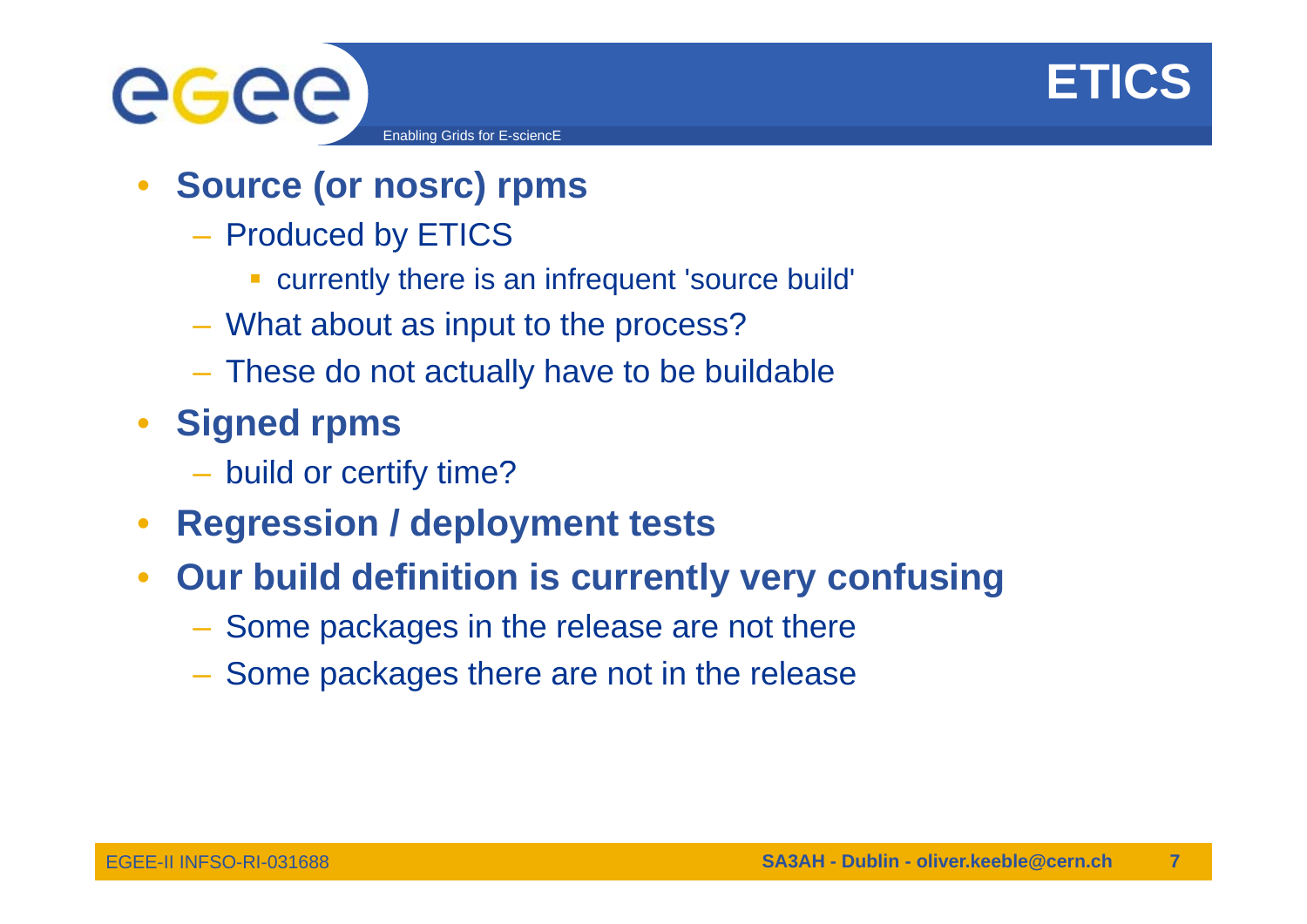

# **Patches & savannah**

- • **Patch recycling**
	- Much history and state is accumulated in a patch

- Recreating this without any kind of API to our tracking system is painful
- But this must be made clear as reading the 'date submitted' can leave very misleading impressions about certification rate
- can we do this in PPS??
- $\bullet$ **Bug states – 'ready for review', 'fixed' in particular**
- • **What other savannah changes are needed**
	- Patch locking
	- Integration with ETICS?
		- **ETICS currently has no concept of a patch**
- $\bullet$  **Patch rejection**
	- Why do we so rarely reject patches from PPS?
- $\bullet$  **Patch priorities**
	- What does the 'priority' field currently mean?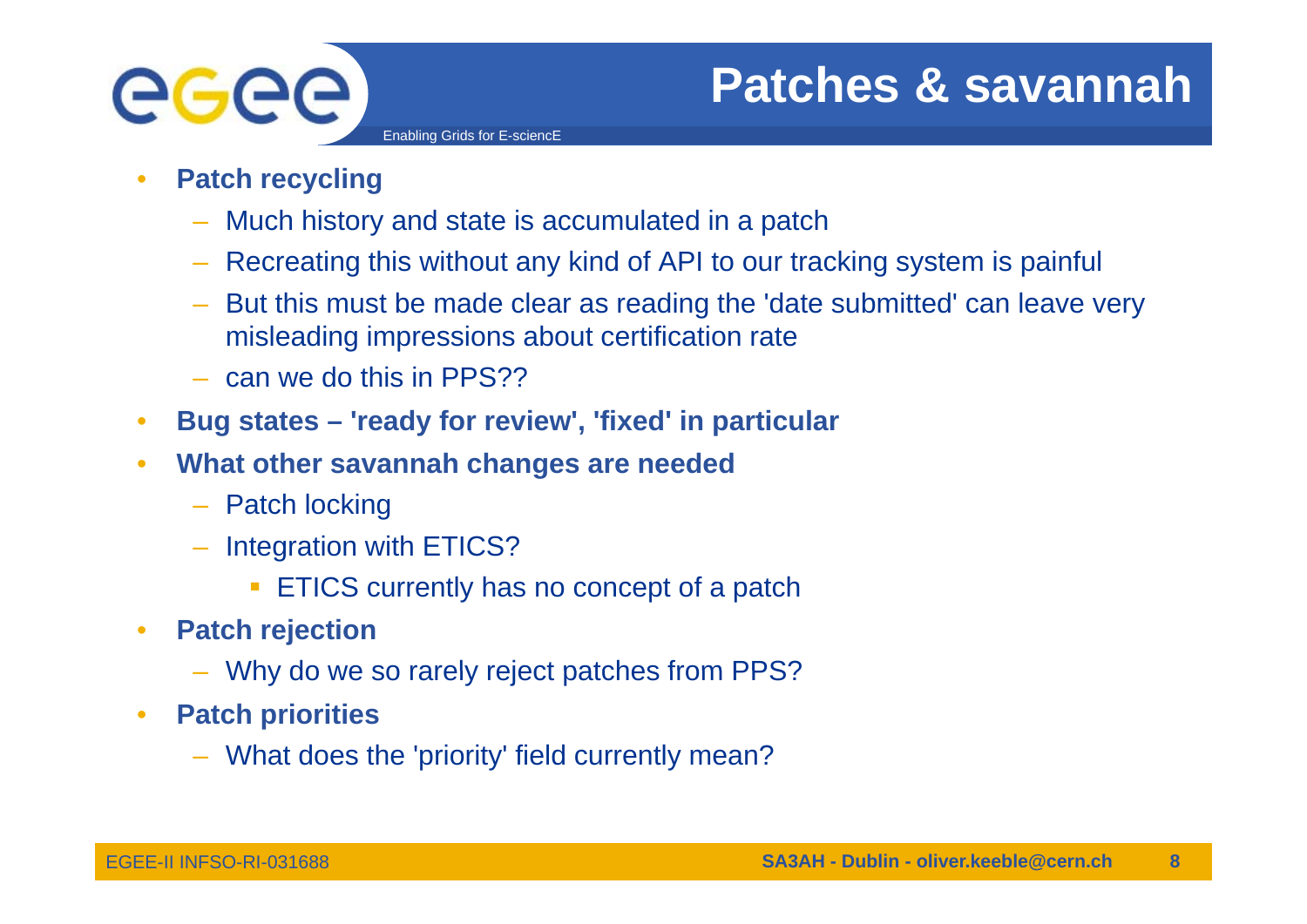

# **Release timetabling**

### **PERCEPTION**

- •
	- Too slow
- • **Sites**
	- Too much–
- •**Latency and Throughput**

## **THROUGHPUT**

- • **Limitation of patch flow**
	- can we say the pipeline is full?
	- can you miss your slot? 5 slots, 10 projects
- • **Scaling**
	- Patches are very 'parallelisable'

## **LATENCY**

- **Release 'windows of opportunity' Proportionally to PPS and prod**
	- How to reduce this effect?
	- **Can we release configuration asynchronously?**
		- just for fast-track?

•

•

•

- not appropriate for clients
- yaim split has already improved responsiveness
- **Independence promotes low latency**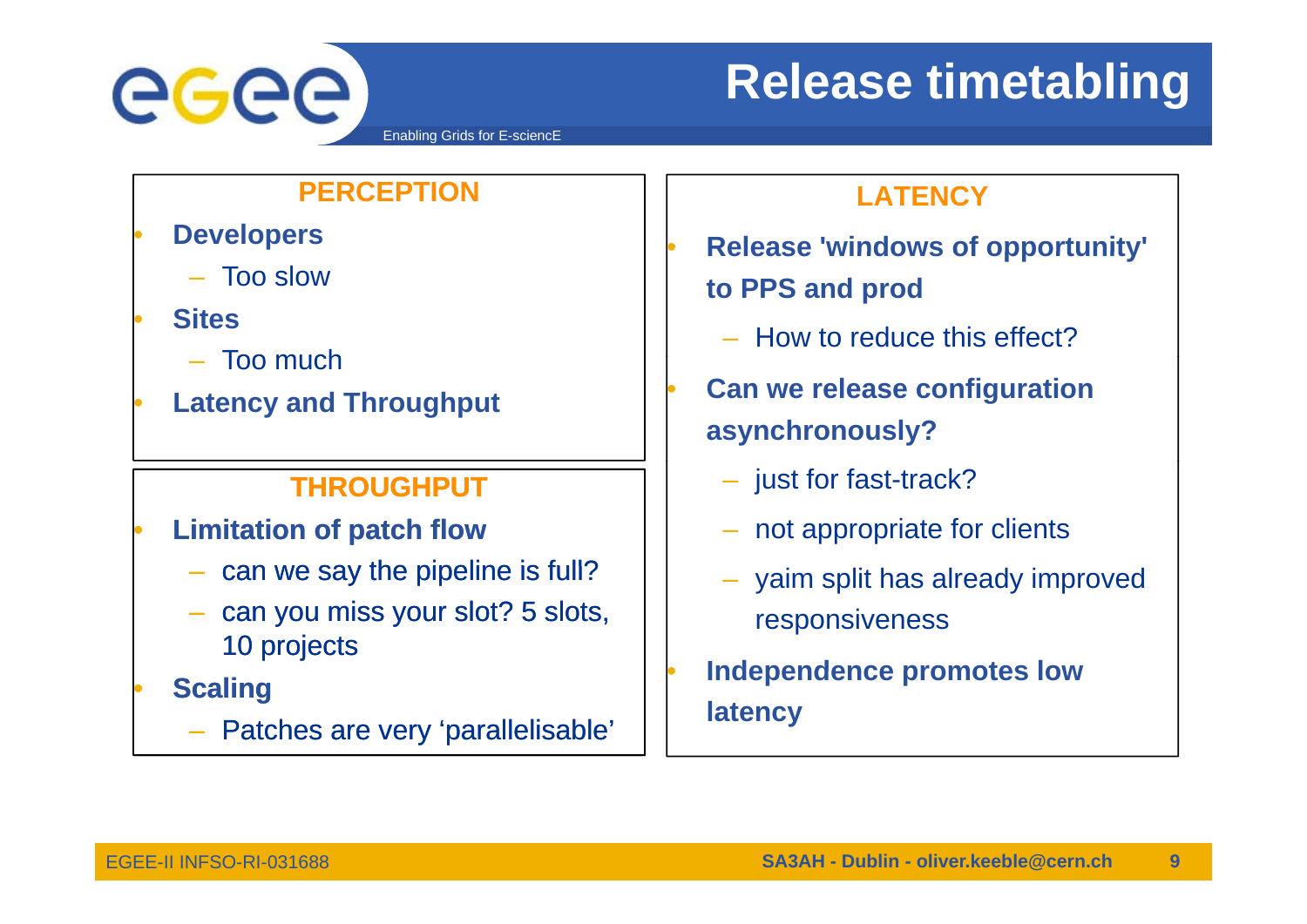

# **The 3 'Integration Points'**

Enabling Grids for E-sciencE

### •**Process**

- •'Integration points' introduce delays and extra dependencies
- •Important changes can be delayed by trivial ones
- •Doesn't change throughput, but affects latency

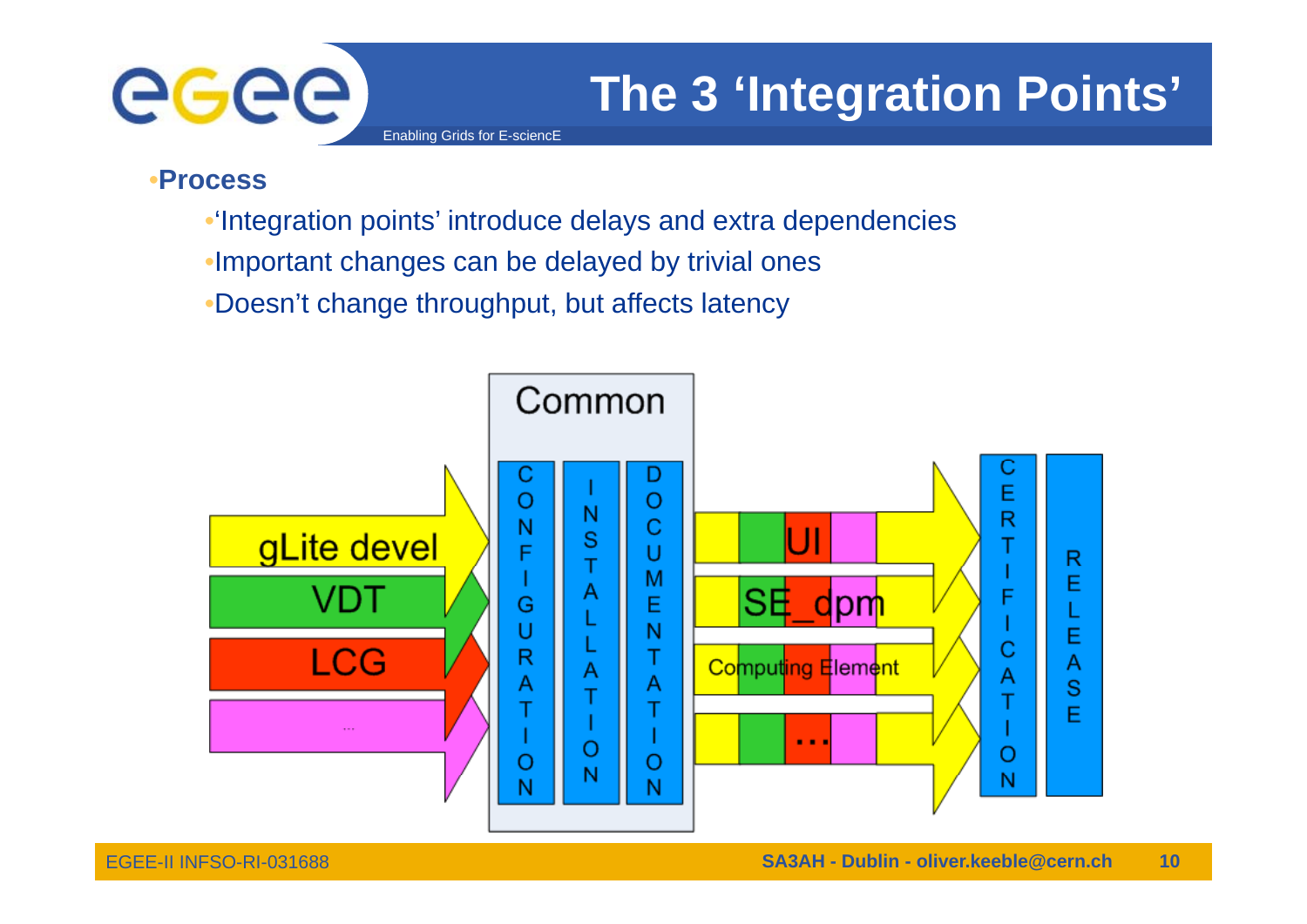

EGEE-II INFSO-RI-031688

# **Patchwatch**

Enabling Grids for E-sciencE



#### Total:65

**Queue Priority: High** 

#1370, 81days #1369, 81days #1389, 72days #1491, 37days #1517, 28days #1544, 16days

#### **Queue Priority: Normal**

| #1132, 234days #1190, 182days #1245, 143days #1257, 135days #1261, 126days #1350, 94days #1349, 94days         |                                                                                                        |              |                           |                                                   |  |
|----------------------------------------------------------------------------------------------------------------|--------------------------------------------------------------------------------------------------------|--------------|---------------------------|---------------------------------------------------|--|
| #1352, 93days                                                                                                  | #1371, 81days  #1373, 80days  #1395, 71days  #1403, 65days  #1402, 65days  #1409, 60days               |              |                           |                                                   |  |
| #1423, 58days  #1420, 58days  #1458, 53days  #1457, 53days  #1466, 46days  #1472, 44days  #1474, 43days        |                                                                                                        |              |                           |                                                   |  |
| #1496, 35days  #1500, 32days  #1501, 31days  #1502, 30days  #1515, 29days  #1514, 29days  #1513, 29days  #1513 |                                                                                                        |              |                           |                                                   |  |
|                                                                                                                | #1512, 29days  #1518, 28days  #1516, 28days  #1522, 24days  #1521, 24days  #1527, 23days #1531, 22days |              |                           |                                                   |  |
|                                                                                                                | #1530, 22days #1541, 17days #1540, 17days #1539, 17days #1536, 17days #1546, 16days #1545, 16days      |              |                           |                                                   |  |
| #1543, 16days                                                                                                  | #1542, 16days  #1552, 15days  #1551, 15days  #1555, 14days  #1558, 10days #1561, 8days                 |              |                           |                                                   |  |
| #1569, 3days                                                                                                   | #1568, 3 days                                                                                          | #1572, 2days | #1571, 2days #1576, 1days | $\#1575, 1 \text{ days}$ $\#1574, 1 \text{ days}$ |  |

#### **Queue Priority:Low**

Queue Priority:On Hold

| W3C HTML<br>W3C css | EGEE-II is a project funded by the European Union under contract number | <b>z</b> W z<br>Information Soc<br>and Media |
|---------------------|-------------------------------------------------------------------------|----------------------------------------------|
|                     |                                                                         | Page<br>updated: 2007-12-07                  |
| Done                |                                                                         |                                              |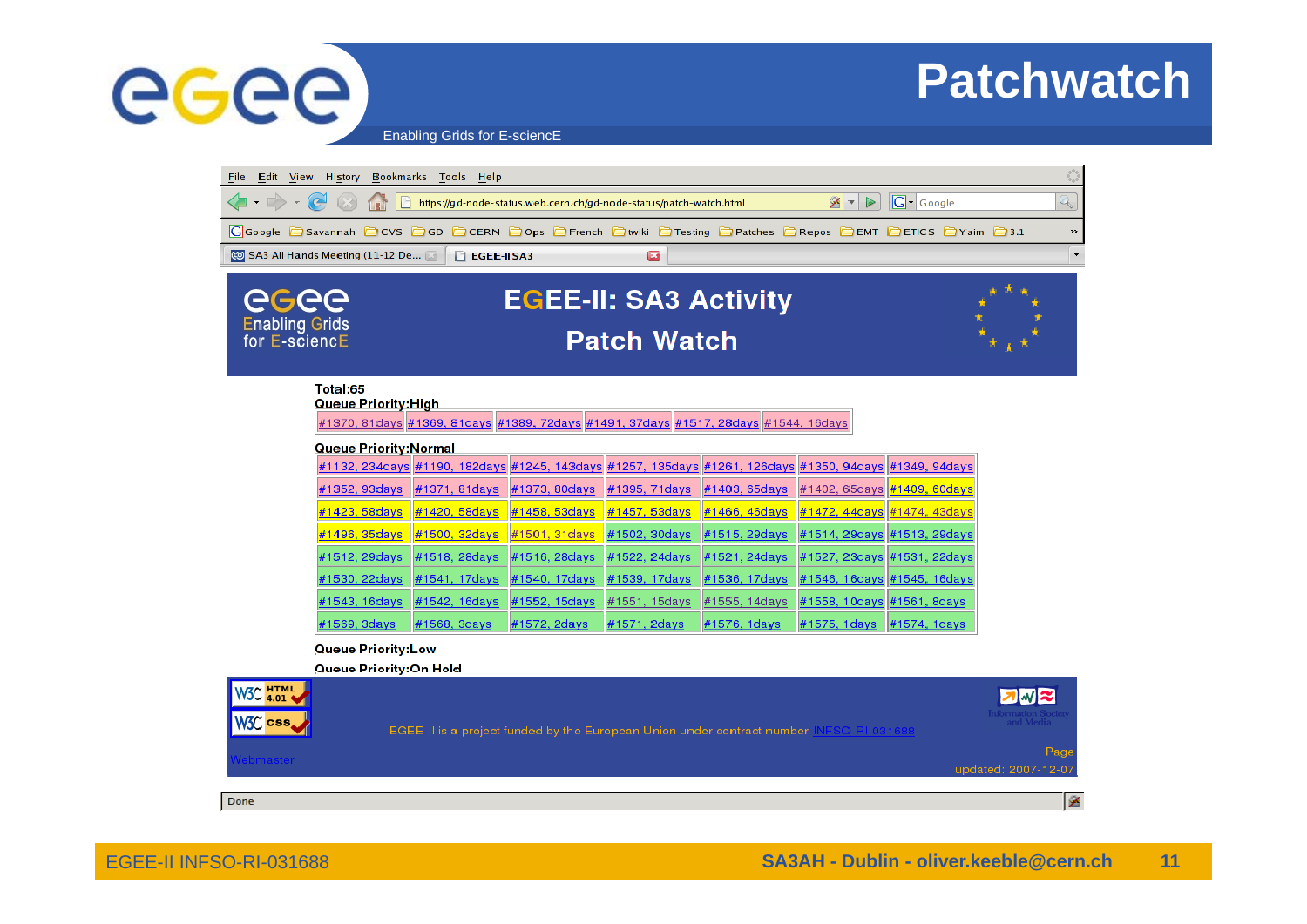

# **...and statistics**



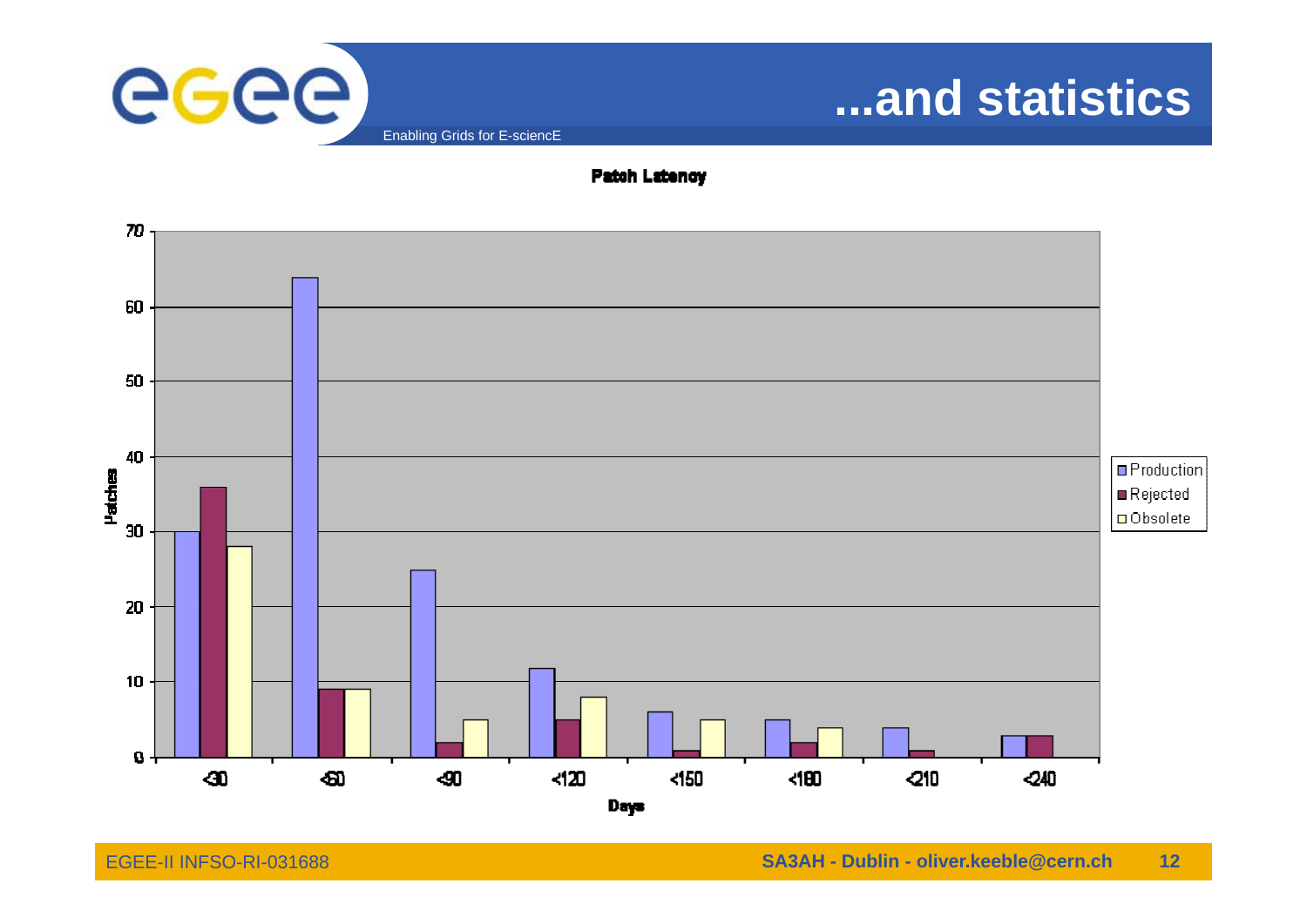

 $\bullet$ **Different approach to clients?**

- The requirements are pretty different for the clients
- We can distribute them like experiment software
- All porting efforts are concentrated here
- Are currently made available as tarballs too
- $\bullet$  **Externals**
	- Delayed repositories
	- DAG, jpackage
- **'Useful stuff'**
	- SLCS, ... MPI, gridice?
	- hierarchical release
	- RESPECT